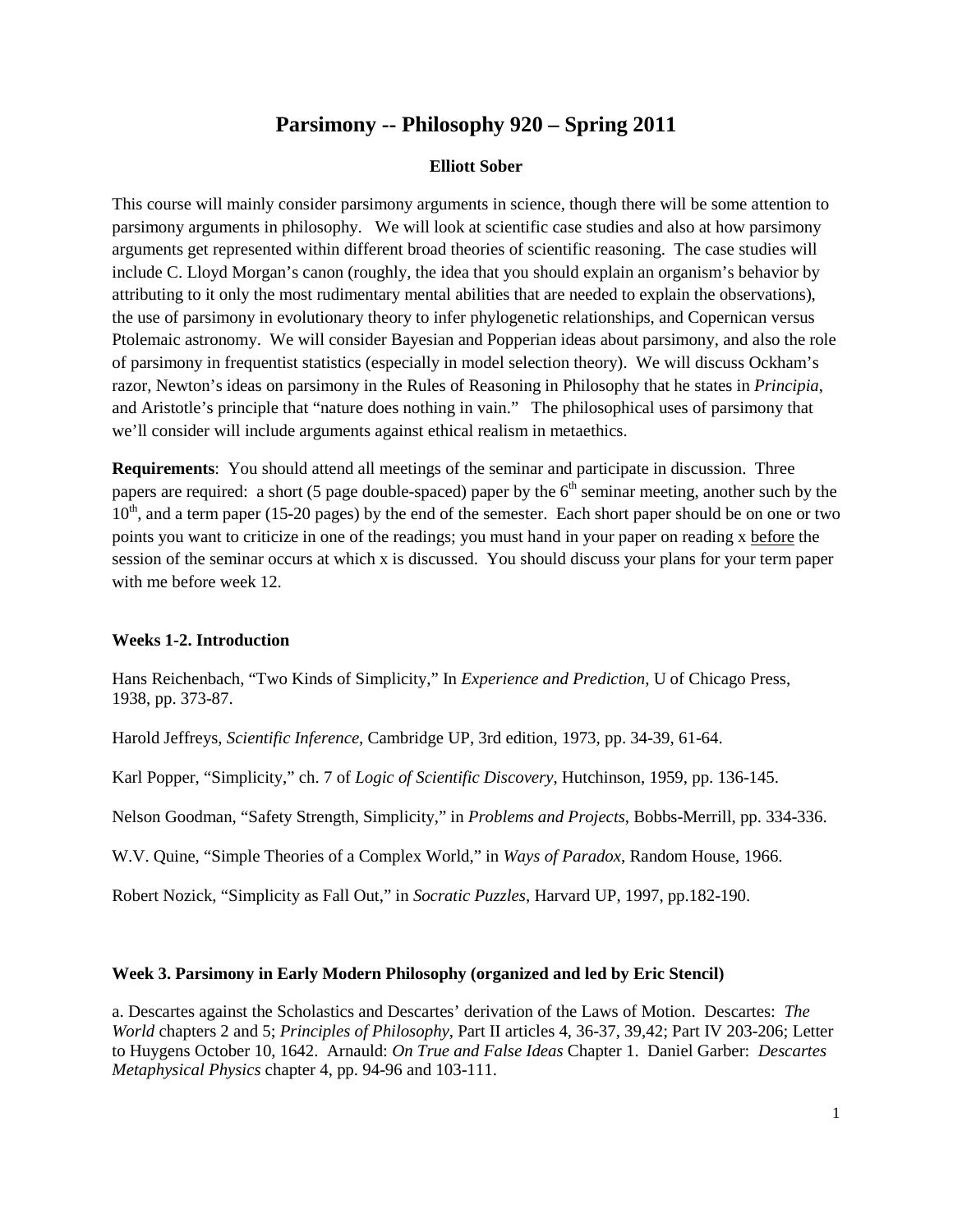b. Malebranche and God's Simple Ways.Malebranche: *Treatise on Nature and Grace* Discourse 1, XII-XV, VII-XIX and First Elucidation III. Steve Nadler: "Tanges montes et fumigabunt" section I.

c. Leibniz and Parsimony.Leibniz: *Discourse on Metaphysics 1-7.* Donald Rutherford: "Nature, Laws, and Miracles" section III. Leibniz, on architectonic reasoning in physics, *Philosophical Papers and Letters* (vol. 2), translated by L. Loemker, 1956, pp. 777-83, 785-88. See also the Wikipedia articles on Snell's Law and Fermat's Law.

d. Berkeley, Locke and Immaterialism. Berkeley: *A Treatise Concerning the Principles of Human Knowledge*, Articles 18-20, 50. Urmson; *Berkeley* chapter 2, esp. 'The Superfluity of Matter' pp. 114- 116.

# **Week 4. Some History of "Ockham's Razor" and a little bit on parsimony in the Scientific Revolution**

W.M. Thorburn, "The Myth of Ockham's Razor," *Mind*, 1918, 107: 345-353.

Roger Ariew, "Ockham's Razor," 1976, University of Illinois – Urbana-Champaign Ph.D. dissertation, chs. 1-3.

J.S. Mill, *An Examination of Sir William Hamilton's Philosophy*, Chapter XXIV, "Of Some Natural Prejudices Countenanced by Sir William Hamilton, and Some Fallacies Which He Considers Insoluble"

Isaac Newton, "Rules of Reasoning in Philosophy," *Principia*. <http://gravitee.tripod.com/rules.htm> . Isaac Newton, *Treatise on Revelation* (unpublished), section 1.1, "Rules for interpreting the words and language in Scripture," Rule 9:

<http://www.newtonproject.sussex.ac.uk/view/texts/normalized/THEM00135>

On heliocentric versus geocentric astronomy: Wayne Myrvold, "A Bayesian Account of the Virtue of Unification," *Philosophy of Science*, 2003, 70: 399-423. [read just pages 399-406 for now]; Marc Lange, "Spearman's Principle" *Brit. J. Phil. Sci.* 46 (1995), 503-521. [read just pages 503-507 for now].

## **Week 5. Some Probability Tools (Bayesianism and Likelihoodism)**

E. Sober, *Evidence and Evolution*, ch. 1, pp 1-48.

C. Howson, "On the Consistency of Jeffreys' Simplicity Postulate and its Role in Bayesian Inference." *Phil. Quart.*, 1988, 38: 68-83.

## **Week 6. Parsimony, Likelihood, and Common Cause versus Separate Cause Explanations**

On Reichenbach's proof that there is a model that postulates a common cause for two or more effects that entails that the effects are positively correlated: Elliott Sober, *Reconstructing the Past*, MIT Press, 1988, pp. 78-81. Also see the handout "What Reichenbach Proved about Common Causes" on my web site.

Adapting Reichenbach's idea to a likelihood comparison of common cause and separate cause explanations (both pertaining to token events): E. Sober*, E&E*, pp. 275-283, 293-4.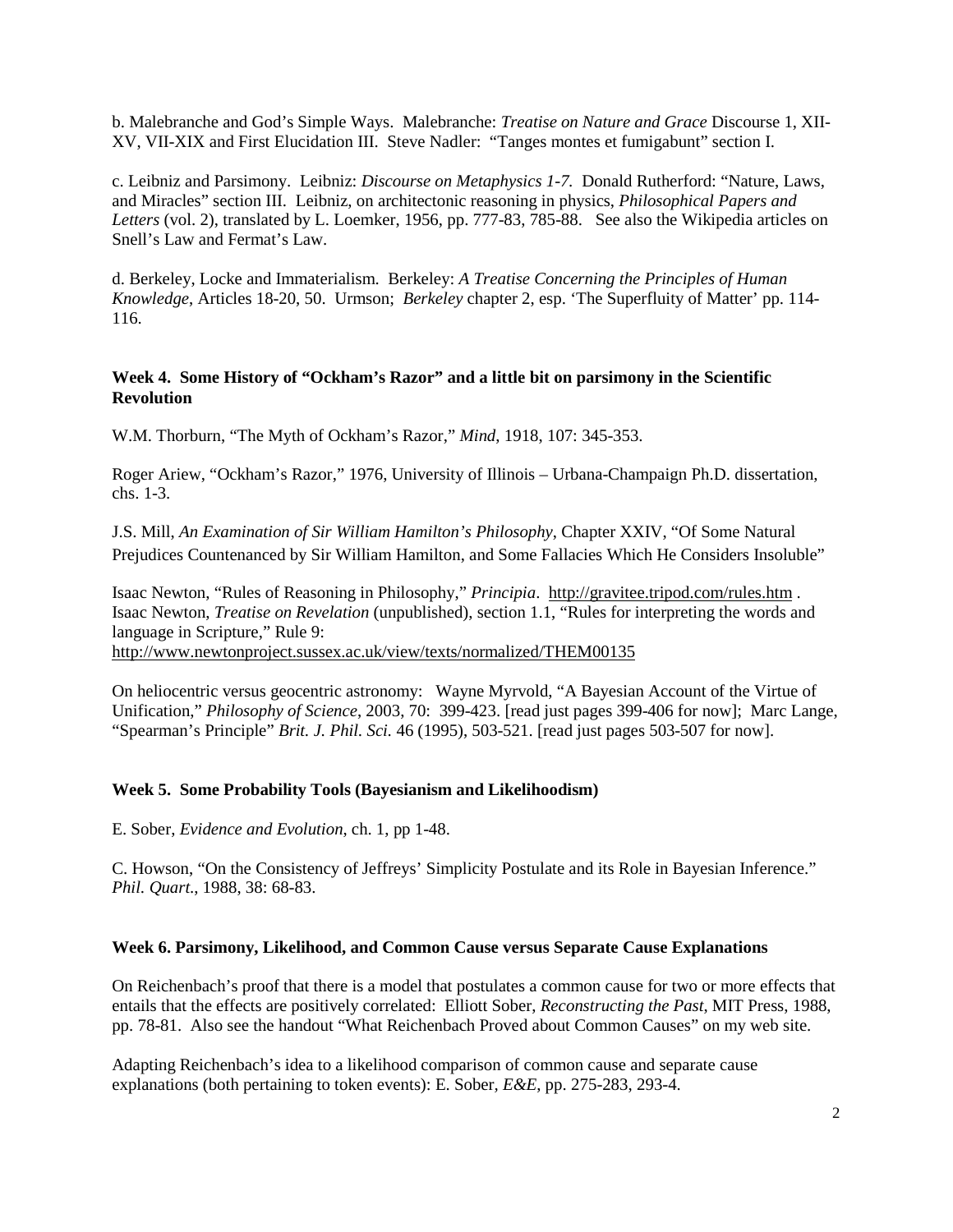Christopher Hitchcock, "The Common Cause Principle in Historical Linguistics," *Philosophy of Science* 1998, 65: 425-447.

Alan Baker, "Occam's Razor in Science – a Case Study from Biogeography," *Biology and Philosophy*, 2007, 22: 193-215.

### **Week 7. Parsimony, Likelihood, and Inferring the State of an Assumed Common (Token) Cause**

E. Sober, *Did Darwin write the Origin Backwards?* Sections 1.6 and 5.1. Prometheus Books, 2011.

Wayne Maddison (1991): "Squared-Change Parsimony Reconstructions of Ancestral States for Continuous-Valued Characters on a Phylogenetic Tree." *Systematic Zoology* 40: 304-314.

**Week 8-9. Parsimony in Comparative Psychology – Morgan's Canon and the Principle of Conservatism** (\* = assigned reading).

\*E. Sober, "Morgan's Canon." In C. Allen and D. Cummins (eds.), *The Evolution of Mind*, Oxford University Press, 1998, pp.224-242.

\*Karin-D'Arcy, M. R. (2005), "The Modern Role of Morgan's Canon in Comparative Psychology." *International Journal of Comparative Psychology, 18*, 179-201.

\*Simon Fitzpatrick," The Primate Mindreading Controversy: A Case Study in Simplicity and Methodology in Animal Psychology. " In Robert Lurz (ed.), *The Philosophy of Animal Minds*. Cambridge University Press, 2009, pp. 258-277.

\*Daniel Dennett, "Skinner Skinned." *Brainstorms.* 1978.

Povinelli, D. and Vonk, J. (2003): "Chimpanzee Minds: Suspiciously Human?" *Trends in Cognitive Science*, 7: 157-160.

Povinelli,D. J. & Vonk, J. (2004): "We don't need a microscope to explore the chimpanzee's mind. Mind Lang. 19, 1–28.

Derek C. Penn and Daniel J. Povinelli (2007): "On the lack of evidence that non-human animals possess anything remotely resembling a 'theory of mind'." *Phil. Transactions of the Royal Society B 362:731-44.*

Tomasello, M. & Call, J. (2006): "Do chimpanzees know what others see—or only what they are looking at? In *Rational animals?* (eds. S. Hurley & M. Nudds), pp. 371–384. Oxford, UK: Oxford University Press.

Robert Richards, *Darwin and the Emergence of Evolutionary Theories of Mind and Behavior*. University of Chicago Press, 1987, pp. 375-403.

Dennett, D. (1987). *The Intentional Stance*. Cambridge, MA: MIT Press.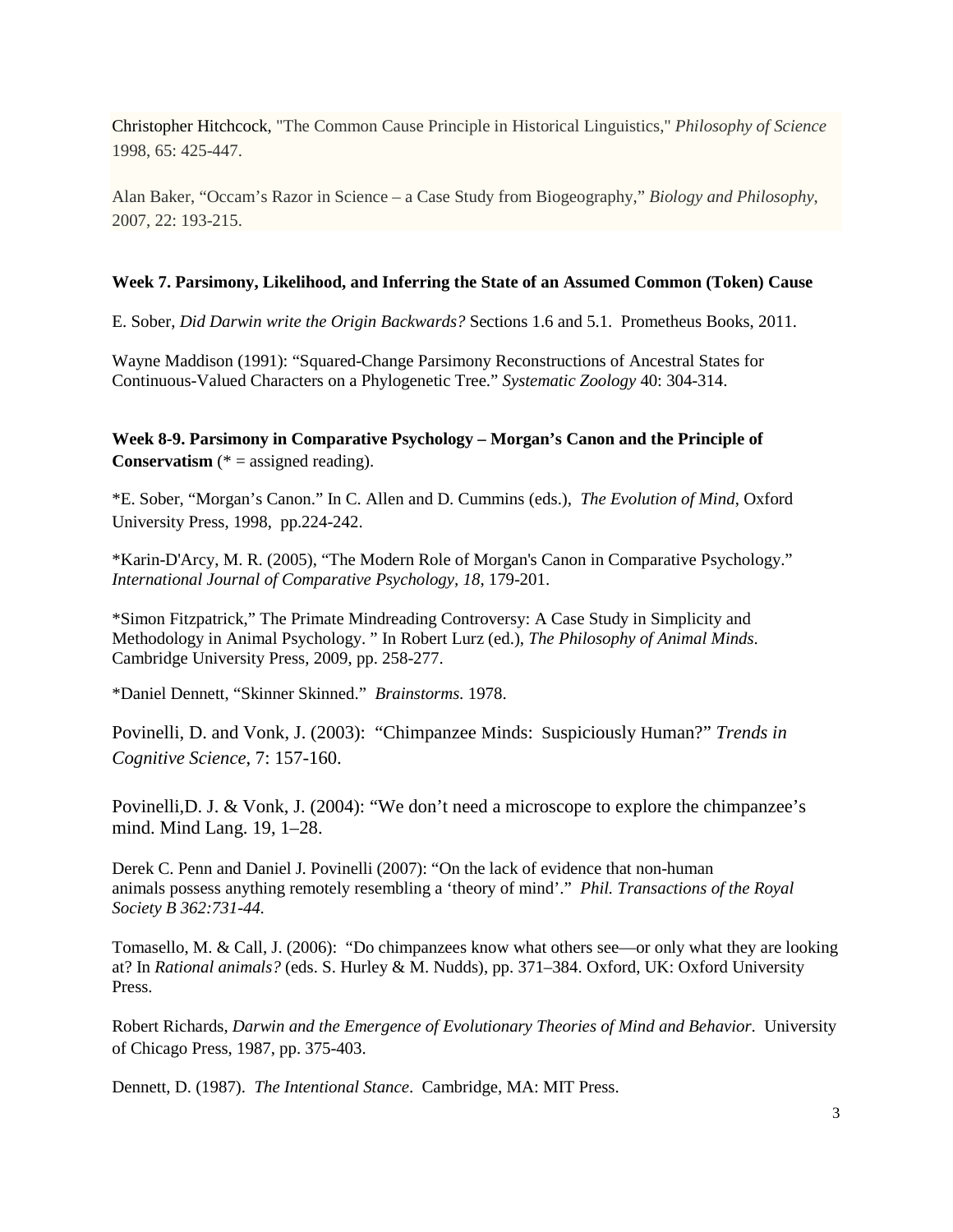Dennett, D. (1991). "Real Patterns." *Journal of Philosophy*, 88, 27-51.

Heyes, C.M. (1998). "Theory of mind in non-human primates." *Behavioral and Brain Sciences*, 21, 101- 148.

Andrew Whiten (1996):, "When does Smart Behavior-Reading become Mind-Reading?" In P. Carruthers and P. Smith (eds.), *Theories of Theories of Mind*, Cambridge U Press, pp. 277-292.

Simon Fitzpatrick, "Doing away with Morgan's Canon." *Mind and Language* 23: 224–246.

#### **Weeks 9-10. Parsimony and Model Selection**

E. Sober*, Evidence and Evolution*, ch 1.7-1.8, ch 3.7.

E. Sober, "Parsimony and Models of Animal Minds." In Robert Lurz (ed.), *The Philosophy of Animal Minds*. Cambridge University Press, 2009, pp. 237-257.

## **Week 10-11. Bayesian Unification and Spearman's Principle**

Wayne Myrvold, "A Bayesian Account of the Virtue of Unification," *Philosophy of Science*, 2003, 70: 399-423.

Marc Lange, "Bayesianism and Unification: A Reply to Wayne Myrvold." *Philosophy of Science*, 71: 205-215.

Marc Lange, "Spearman's Principle" *Brit. J. Phil. Sci.* 46 (1995), 503-521.

## **Week 11-12. Parsimony, Likelihood, and Inferring Phylogenetic Trees**

David Baum and Stacey Smith, *Tree-Thinking: An Introduction to Phylogenetic Biology*, unpublished manuscript available at Social Science Copy Center under Botany 563, selections from chapters 4 and 7.

Sober, E&E, section 4.8.

Mark Holder, Paul Lewis, and David Swofford, "The Akaike Information Criterion Will Not Choose the No Common Mechanism Model." Syst. Biol. 59(4):477–485, 2010.

#### **Week 13. Parsimony in Modern Philosophical Arguments**

M. Huemer, "When is Parsimony a Virtue?" *Phil. Quarterly*, 2009, 59: 216-236.